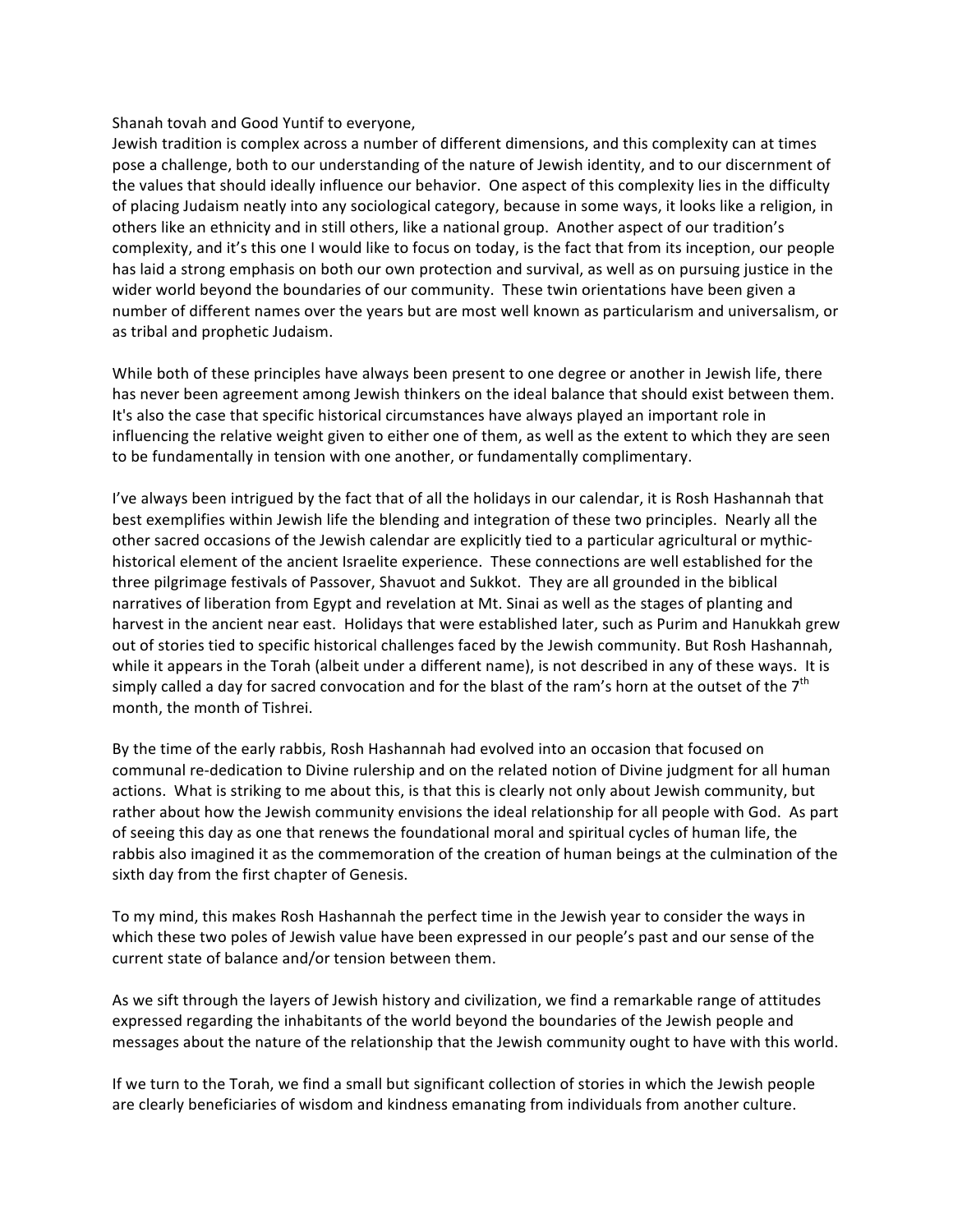These
examples
include
the
midwives,
Shifra
and
Puah,
who
are
most
likely
Egyptian,
and
who
risk
their lives to save the male children that the Pharaoh has ordered them to kill. The Pharoah's own daughter, who is unnamed in the Torah, but who is called Batyah-daughter of God- by the rabbis, is in this same category. There is also Moses' father-in-law, Jethro, a religious leader in his own Midianite culture, who serves as a mentor to Moses as he struggles to meet the ethical, material and spiritual needs of the newly
freed
slaves
encamped
in
the
wilderness
of
Sinai.

There is an equally small but significant set of stories about Jewish individuals who take action on behalf of others with whom they have no family or tribal connection. The first story that comes to mind is that of
Abraham
challenging
God's
decision
to
destroy
the
cities
of
Sodom
and
Gomorrah,
on
the
basis
that there might be a small minority of righteous individuals living within the context of an otherwise evil community,
who
do
not
deserve
to
be
punished
along
with
everyone
else.

Whatever
we
may
think
of God's role in this story, there is no doubt that Abraham is going out on a limb for a group of people that he
has
no
connection
to
besides
the
fact
that
they
are
fellow
human
beings.

Another important story in this category is that of the young Moses who is escaping from Egypt after having been discovered as the murderer of an Egyptian task master. As he heads out into the wilderness he encounters a situation in which a group of male shepherds are clearly bullying a group of their
female
counterparts
who
are
attempting
to
water
their
animals.

Moses,
without
a
moment's hesitation,
intervenes
and
chases
the
offending
shepherds
away.

All of these biblical texts attest to the potential for inter-group cooperation and mutual support which stands
at
the
foundation
of
the
universal
pole
of
the
Jewish
value
spectrum.

There is of course another, larger set of stories and laws that contain warnings about the threats posed by non-Jewish individuals and groups to the survival of the Jewish people on both a physical and spiritual level. These texts include the story of the Pharaoh in Egypt who refused, until forced by the cumulative
force
of
the
10
plagues,
to
let
the
Hebrew
slaves
go,
as
well
as
that
of
the
Amalekite
tribe that attacked the weakest members of the former slaves just as they are settling in to their new found freedom. We can add to this list the Philistines and the 7 nations of Canaan, all of which were seen as representing world views that were inherently destructive to the newly developing Jewish culture, not to mention their possession of military power that was capable of doing the same. This category of biblical
texts
inculcates
an
awareness
of
the
dangers
to
Jewish
life that
exist
in
the
world
and
reinforces the
importance
of
the
particularistic
pole
of
Jewish
thought
and
of
putting
our
own
collective
safety
and security at the top of our agenda.

Clearly,
the
bible
as
a
whole
does
not
speak
with
one
voice,
or
give
a
single
clear
answer
when
it
comes to the question of how to negotiate this critical balance between the tribal and the prophetic orientation
within
our
culture.

If
we
were
to
examine,
at
this
same
level
of
detail,
texts
that
come
from later layers of Jewish civilization, such as writings of the Talmudic sages, or of the philosophers and the kabbalists of the middle ages, we would find a similar spread of perspectives vis a vis the possibility of mutual
understanding
and
common
cause with
people
from
outside
of
the
Jewish
sphere. It
is
the
case that during this period of history, there is definitely an overall tilt within Jewish thought towards the tribal
and
away
from
the
prophetic
orientation,
which
can
be
traced
in
part
to
the
widespread experience of persecution that Jewish communities tended to encounter at the hands of Christian and Muslim
majority
cultures,
the
golden
age
of
Spain
notwithstanding.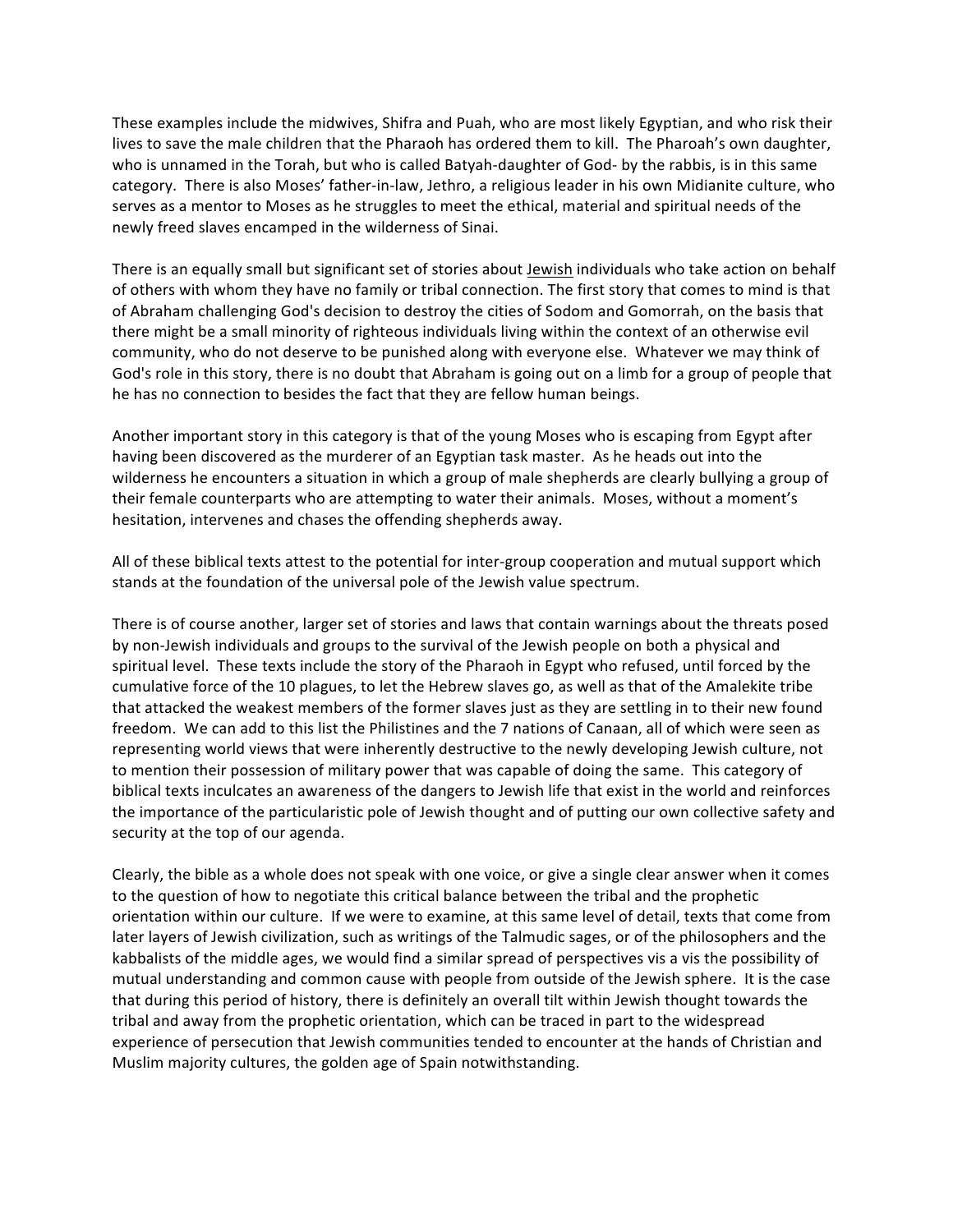It is only with the advent of the modern period, in the last two hundred or so, that we see the fullest expression of the universalistic orientation within the Jewish world. In this period, there is a hugely disproportionate Jewish presence across a wide range of progressive political initiatives in Eastern and Western Europe and in the United States that is reflective of this new level of engagement with the prophetic aspect of our tradition. And with the founding of the state of Israel, there is a fascinating combination
of
a
deep
emphasis
on
both
the
universal
and
the
particular
orientations
simultaneously.

So, as we all stand here together at the threshold of a new year in our people's sacred calendar, on a day that is perhaps the purest embodiment of this essential polarity within our tradition, how are we to discern, in this complicated, frightening and painful time, the proper emphasis to give to each end of this
value
spectrum?

In my own effort to find an answer, I lean towards embracing what may be the most well known rabbinic statement on this question, or on any other question for that matter, which comes to us from the sage known as Hillel, via the Mishnah tractate ethics of the ancestors in which he says the following, "Im ain ani li, mi li (if I am not for myself, who will be for me), ukshani l'atsmi, mah ani (and if I am only for myself what am I?) v'im lo achshav, eimatai (and if not now, when?). From Hillel I learn that, everything else being equal, the Jewish community is at its healthiest when we are firmly grounded in, and engaged with both sides of this polarity of the universal and the particular. Yet, it is well known that when a system comes under stress, it becomes much more difficult to maintain a healthy level of functioning.

This past summer was one of those times when the system we know as the Jewish people experienced a significant amount of stress; The two major sources of this stress being the conflict with Hamas in Gaza and, in parallel with that, the escalation of anti-semitic rhetoric and activity in many different parts of the world, but most notably and most disturbingly, in major cities in Western Europe. Under these kinds of circumstances, we tend to lose our individual and collective capacity to stay connected to both our particular and our universal commitments and, in the words of Los Angeles Rabbi Ed Feinstein, "we exchange
an
active
and
healthy
tension
for
a
severe
polarization.

Under the duress of events such as those we saw this summer, different parts of our community become identified with only one end of the polarity. This polarization has at least two negative manifestations
for
us.

On
one
hand,
we
tend
to
see
the
world
through
only
one
lens
which
can
both distort our understanding of what's actually taking place as well as blinding us to important events and information that we would respond to more readily under healthier circumstances. The other major negative impact for our community is that individuals who have aligned themselves with one end of the polarity
or
the
other
find
it
nearly
impossible
to
communicate
with,
or
even
understand
others
who have managed to remain connected, to any degree, with the opposite pole.

When this dynamic is operative, it both weakens our community internally and undermines our ability to address the real challenges we are facing from a position of strength and wisdom. The internal weakening comes about as a result of our inability to tolerate the presence of both poles of the spectrum in one place. Some people even take the radical step of cutting long standing ties to a synagogue or other organization because that organization makes room for both the prophetic and the tribal,
the
universal
and
the
particular.

There
have
been
numerous
stories
in
the
media
over
the
course
of
the
summer
that
have
documented this
phenomenon
at
levels
that
have
never
been
seen
before
within
the
Jewish
community.